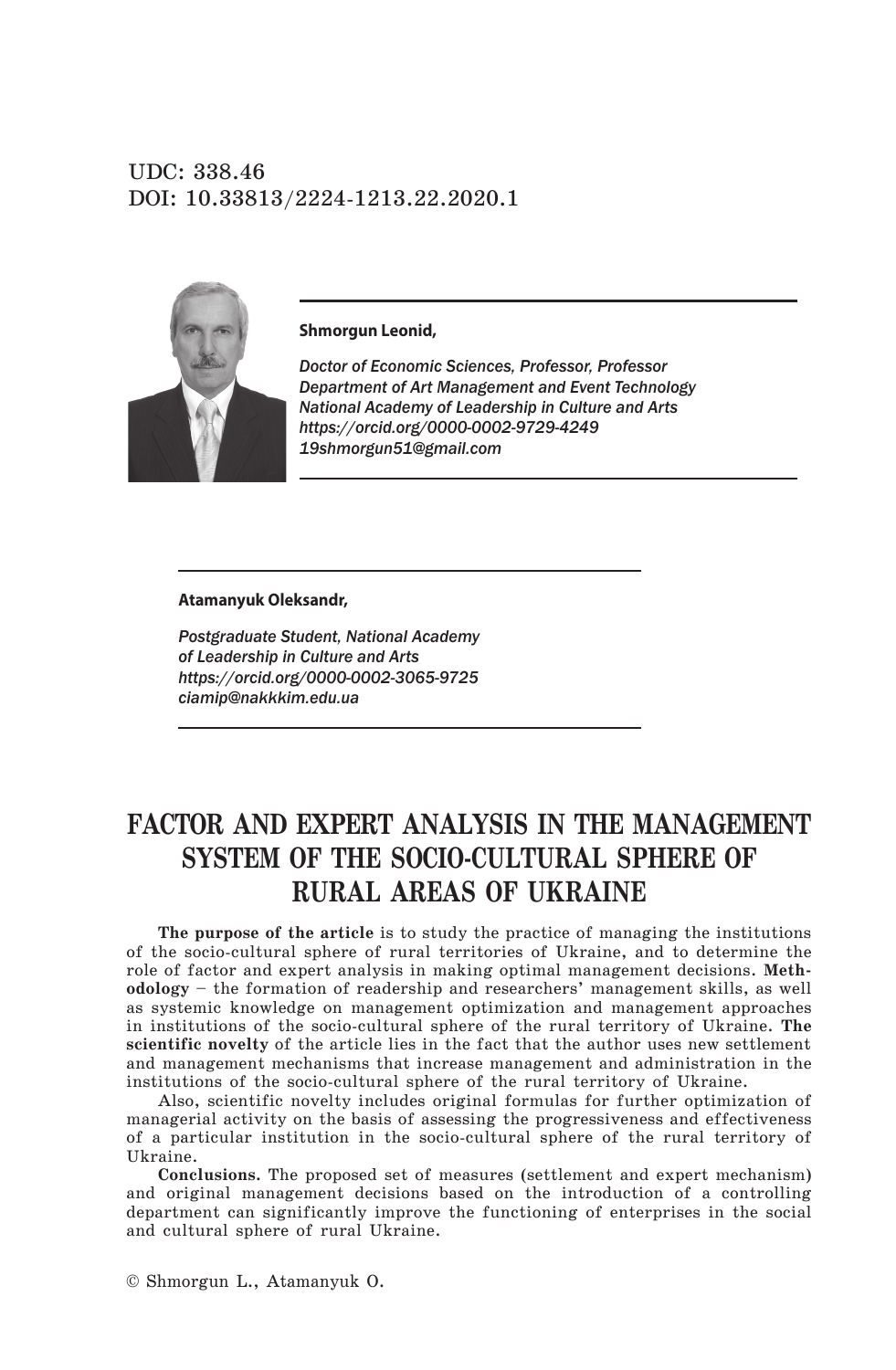In practice, this approach in the long term will contribute to the systemic socio-economic development of rural communities in Ukraine, especially to young and active citizens.

*Keywords: Factor and expert analysis, personnel management, management of socio-cultural sphere of rural territories.*

### **Шморгун Леонід Григорович,**

*доктор економічних наук, професор, професор кафедри арт-менеджменту та івент-технологій, Національна академія керівних кадрів культури і мистецтв*

**Атаманюк Олександр Олександрович,** *аспірант Національної академії керівних кадрів культури і мистецтв*

# **Факторний і експертний аналіз в системі управління соціокультурною сферою сільської місцевості України**

**Мета статті** – дослідити практику управління закладами соціокультурної сфери сільських територій України, а також визначити роль факторного і експертного аналізу в прийнятті оптимальних управлінських рішень. **Методологія –** формування у читачів і дослідників управлінських навичок, а також системних знань з оптимізації управління і адміністрування в установах соціокультурної сфери сільської території України. **Наукова новизна статті** полягає в тому, що автором задіяні нові розрахункові та управлінські механізми, що підвищують управління і адміністрування в установах соціокультурної сфери сільської території України.

Також наукова новизна включає в себе оригінальні формули для подальшої оптимізації управлінської діяльності на основі оцінки прогресивності та ефективності конкретної установи в соціокультурній сфері сільської території України. **Висновки.** Пропонований комплекс заходів (розрахунково-експертний механізм) і оригінальні управлінські рішення на основі введення відділу контролінгу дозволяють істотно підвищити ефективність функціонування підприємств соціально-культурної сфери сільської місцевості України.

На практиці цей підхід в довгостроковій перспективі сприятиме системному соціально-економічному розвитку сільських громад України, особливо – молодим і активним її громадянам.

*Ключові слова: факторний і експертний аналіз, управління персоналом, управління соціально-культурною сферою сільських територій.*

#### **Шморгун Леонид Григорьевич**,

*доктор экономических наук, профессор, профессор кафедры артменеджмента* 

*и ивент-технологий, Национальная академия руководящих кадров культуры и искусств*

#### **Атаманюк Александр Александрович**,

*аспирант Национальной академии руководящих кадров культуры и искусств, Министерство образования и науки Украины, Україна*

## **Факторный и экспертный анализ в системе управления социокультурной сферой сельской местности Украины**

**Цель статьи** – исследовать практику управления учреждениями социокультурной сферы сельских территорий Украины, а также определить роль факторного и экспертного анализа в принятии оптимальных управленческих решений. **Методология** – формирование у читателей и исследователей управленческих навыков, а также системных знаний по оптимизации управления и подходам к

Проблеми інноваційно-інвестиційного розвитку. — 2020. — № 22

Проблеми інноваційно-інвестиційного розвитку.

2020.  $\begin{array}{c} \hline \end{array}$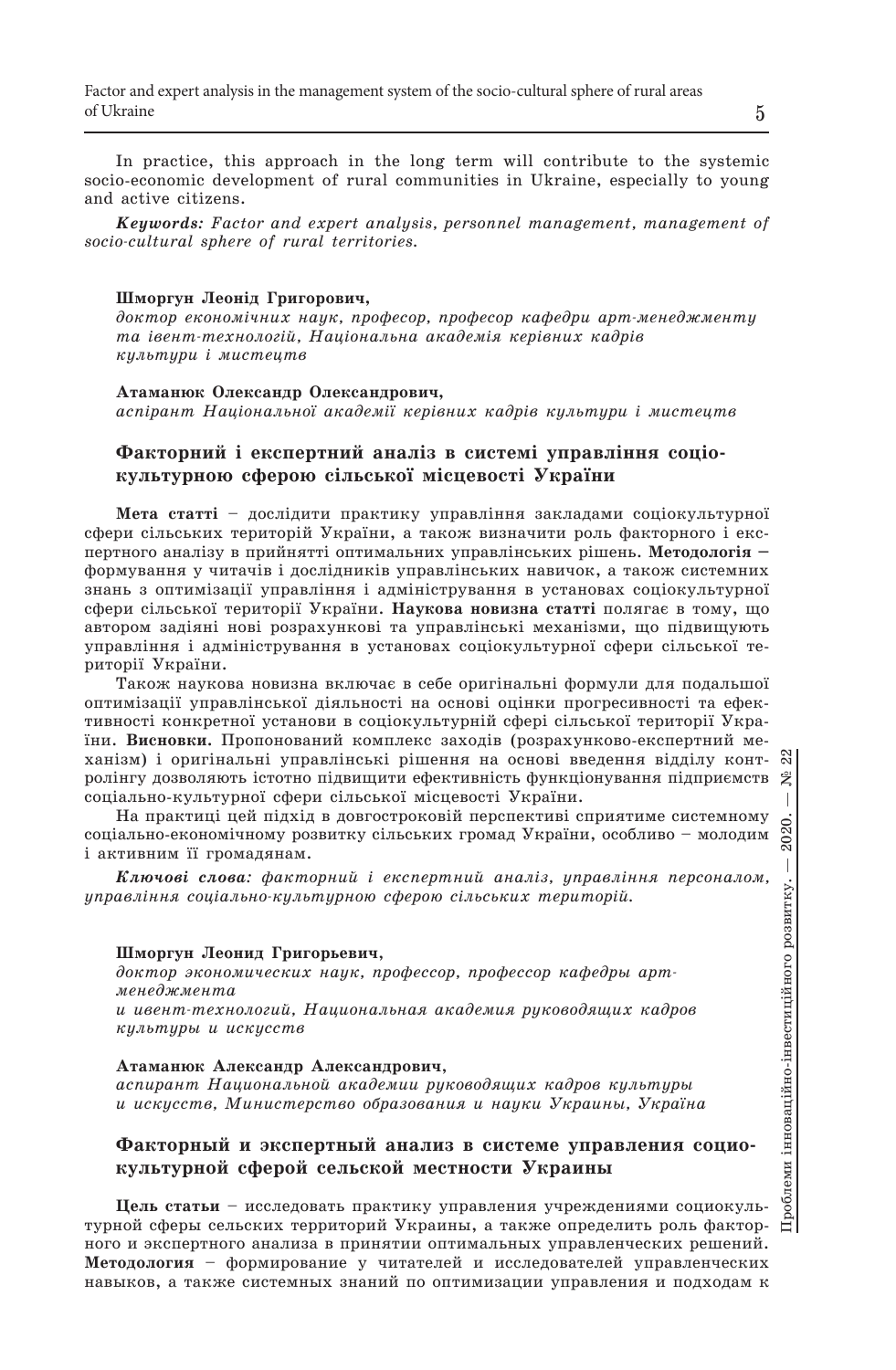администрированию в учреждениях социокультурной сферы сельской территории Украины. **Научная новизна статьи** состоит в том, что авторами задействованы новые расчетные и управленческие механизмы, повышающие управление и администрирование в учреждениях социокультурной сферы сельской территории Украины.

Также научная новизна включает в себя оригинальные формулы для дальнейшей оптимизации управленческой деятельности на основе оценки прогрессивности и эффективности конкретного учреждения в социокультурной сфере сельской территории Украины. **Выводы.** Предлагаемый комплекс мер (расчетноэкспертный механизм) и оригинальные управленческие решения на основе введения отдела контроллинга позволяют существенно повысить эффективность функционирования предприятий социально-культурной сферы сельской местности Украины.

На практике этот подход в долгосрочной перспективе будет содействовать системному социально-экономическому развитию сельских общин Украины, особенно – молодым и активным ее гражданам.

*Ключевые слова: факторный и экспертный анализ, управление персоналом, управление социально-культурной сферой сельских территорий.*

**Introduction.** The dynamic development of rural production in Ukraine over the past 10-15 years, when its share in the country's GDP increased from 3-5% to 12-14%, determines the development of rural communities in Ukraine (State Statistics Service of Ukraine, 2019). Unfortunately, the increase in economic production in Ukrainian villages does not affect the development of social capital in the countryside, and the improvement of the corresponding socio-cultural sphere. According to the instructions of international financial organizations (IMF, MB, EBRD) liberalization and the imposition of ineffective market relations led to socio-cultural degradation in the countryside and generally did not contribute to the stable social and economic development of Ukraine (Redzyuk, 2019). Thus, the share of education in the GDP of Ukraine decreased from 6.1% in 2013 to 5.2% in 2018, and the share of art, sports, entertainment and recreation decreased from 1% to in 2013 to 0.7% in 2018. In general, the GDP of Ukraine in 2015-2019 raises very slowly (2-3% per year), as for developing country (State Statistics Service of Ukraine, 2019). Such asymmetric processes provide the basis for conducting research on the management of the socio-cultural sphere of rural areas of Ukraine. In addition, financial and economic globalization, the development of information and digital technologies, Internet networks and communication tools determine the dynamic development of modern enterprises based on the constant introduction of innovations, digitalization, improvement of technology and management techniques. Therefore, with the current paradigm of a significant reduction in the number of rural population in Ukraine, there is a need to study the management of the sociocultural sphere and provide suggestions for improving the existing situation [1].

**Research analysis and problem statement.** The task of our study is to analyse the development of socio-cultural sphere of rural territories of Ukraine. This subject by modern foreign researchers such as Bole D., Pipan P., Komac B. (2013), Horáková H. (2013), Woods M. (2007). In their scientific works, the specifics of the impact of globalization, industrialization, and the active development of the tourism sector on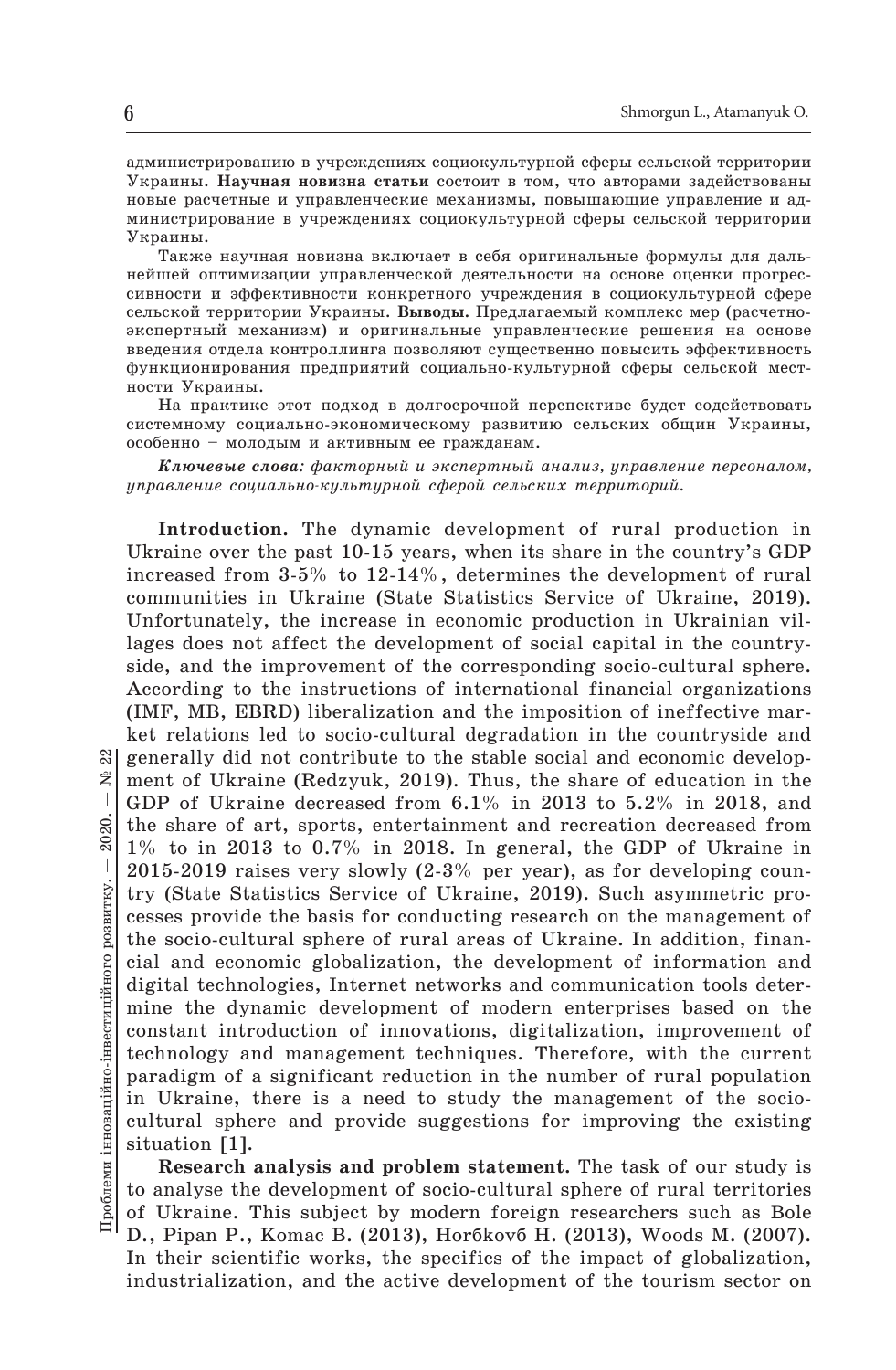the socio-cultural sphere of various European countries is examined  $[2;3;4]$ .

In the scientific literature, such researchers of Ukraine as T. Azarova (2013), V. Boyko (2013), V. Kutsenko (2014) dealt with the development of the socio-cultural sphere of rural areas of Ukraine. Given their developments on this issue, we note that the issues of modern sustainable revival and management of socio-cultural enterprises in rural areas of Ukraine remain insufficiently studied [5;6;7].

Unlike other similar studies, this article attempts to identify the specific effective management tools, especially emphasized attention on factorial and expert analysis, in personnel management in the sociocultural sphere of the countryside.

**The purpose of the article** is, taking into account the experience and features of the formation of the socio-cultural sphere of rural areas of Ukraine, to offer original and effective approaches to improving governance in this area.

The first part of the article contains facts, statistics and trends that characterize the current state of the socio-cultural sphere of rural areas of Ukraine.

In the second part of the article, it is proposed to use calculations, tables and original formulas for further optimization of managerial activity based on assessing the progressiveness and effectiveness of a particular institution in the socio-cultural sphere of the rural territory of Ukraine.

**The results of the study.** Social and cultural conditions are basic for unlocking human potential. Therefore, the development and effectiveness of agricultural production, as well as the possibility of  $\mathbb{S}$ Проблеми інноваційно-інвестиційного розвитку. — 2020. — № 22 the revival of the Ukrainian village in general, depend on socio-cultural conditions. However, now the majority of rural settlements in  $\mathbb{I}$ Ukraine are not able to provide their residents with the necessary  $\hat{S}$ range of social and cultural services. Due to the lack of a significant  $\frac{a}{b}$ number of objects of socio-cultural sphere in Ukrainian villages, the vast majority of the population is forced to get them outside the place of permanent residence. Therefore, the availability of such services for each villager is one of the determining indicators of the social characteristics of settlements and rural territories. It should be noted  $\frac{8}{9}$ that the main types of socio-cultural activities include: education, щ culture and art, health and social welfare, physical education, sports, reation.<br>As of 2018, a modern network of such enterprises in the rural terrecreation.

ritories of Ukraine covers 8900 preschool institutions; 13,200 comprehensive schools; 248 rural vocational schools; 118 higher educational institutions of the III level of accreditation and 23 higher educational institutions of the III-IV level of accreditation; 500 hospital facilities; 3.4 thousand medical outpatient facilities; 14,900 feldsher-midwife stations; 175 ambulance stations (departments) of 270 stadiums; 13,400 retail stores; 3000 stalls; 7500 restaurant establishments; 2761 markets for the sale of consumer goods; 16500 cultural institutions of club type; 1,600 film demonstrators; 14900 mass and universal libraries [8;9].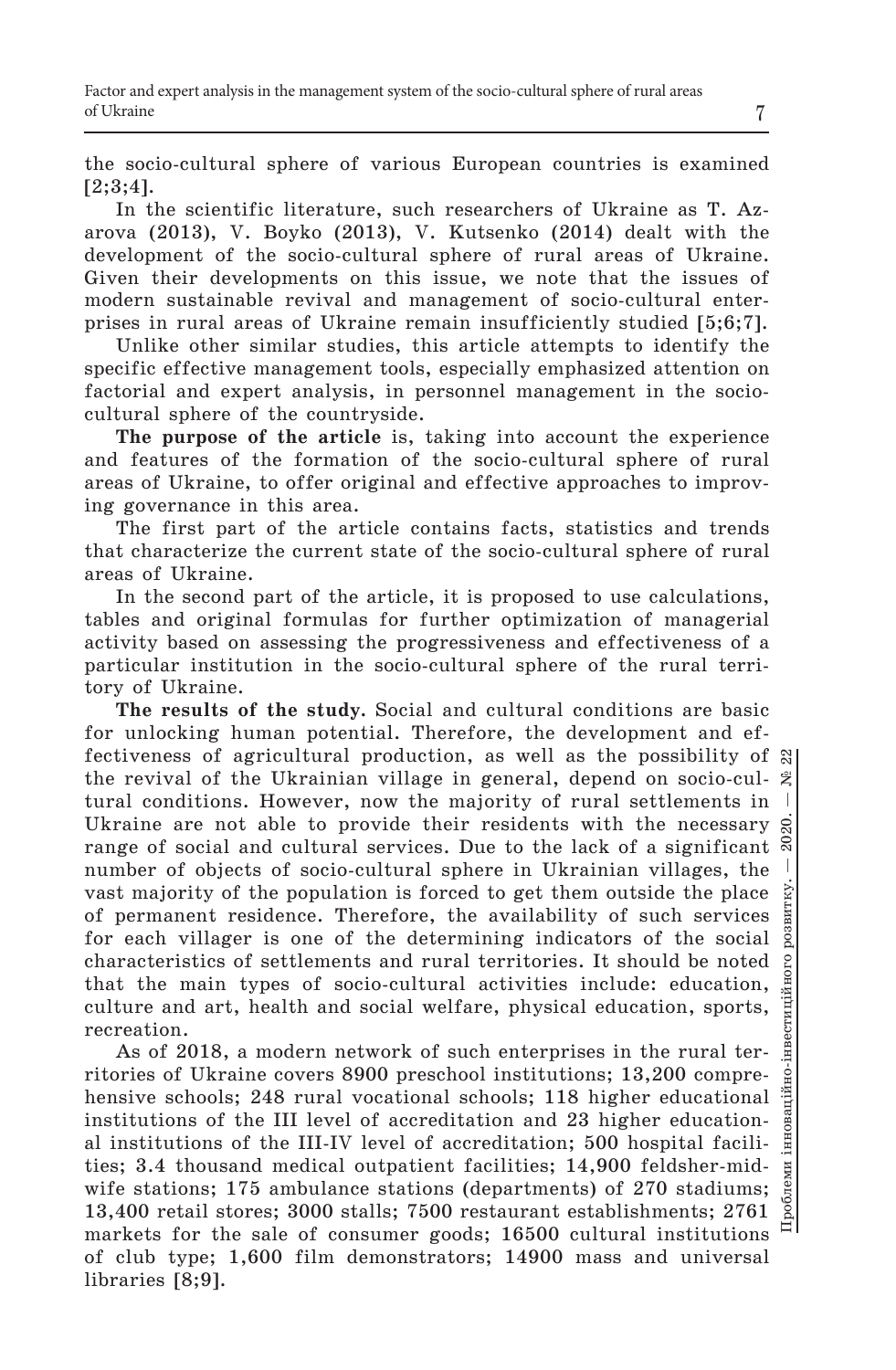Historically, for the most part, enterprises of the socio-cultural sphere of rural territories of Ukraine (except for the basic state educational and medical institutions) constitute cultural houses. Recently (2005-2019), on the territory of active rural communities, they have been replaced by centers of local activity, which work in partnership with public organizations, practically without budget support, flexibly responding to the real needs of citizens.

Since at this stage of the development of the socio-economic base of the Ukrainian village it is local communities that are interested in developing such enterprises and keep most of the cultural houses in rural areas, the question naturally arises as to how capable they are of solving social problems at the local level, what do they have for that, and what is missing, with whom and in what forms it is necessary to interact, and what should be discarded. A particularly urgent problem of effective management of enterprises of the socio-cultural sphere of the rural territories of Ukraine is now, because the traditional forms of financing cultural houses have been ineffective. This is evidenced by state statistics: the number of cultural institutions is declining, their relative share in the budget is decreasing, and less and less people are working in this area.

According to the author's and expert conclusions, it is possible to group the factors of curtailing the development of rural socio-cultural and cultural enterprises in their composition by dividing them into objective (reduction of the rural population, globalization of mass culture, the introduction of digital technologies, telecommunications) and subjective (low social responsibility of large agricultural corporations  $\mathbb{R}$  or its absence, indifference rural communities, incompetence of local leadership and managers of socio-cultural institutions). Identification of these factors allows us to group priority areas to eliminate problems in this area and find reserves for the revival of socio-cultural enterprises in rural communities of Ukraine. The most optimal in the existing conditions is to use the existing potential on the ground and search for internal reserves to improve the management of enterprises in the socio-cultural sphere.

The effectiveness of socio-cultural enterprises is determined through indicators of their quantity; the available number of services offered to the population; availability of services; the dynamics of the reproduction of services; level of controlling the provision of services.

The given indicators make it possible to form a model of the functioning of a modern socio-cultural enterprise of Ukraine adapted to external conditions. Controlling function is crucial in the provision of services, since the quality of the service and its dynamics of reproduction directly depends on the contractor. In this context, the introduction of an effective controlling system in compliance with certain standards is essential. The multi-factor model takes into account the reduction of unproductive administrative staff, eliminating duplication of management functions, accelerating the implementation and streamlining of creative and business processes, increasing labor productivity by reducing the number of repetitive functions and automation.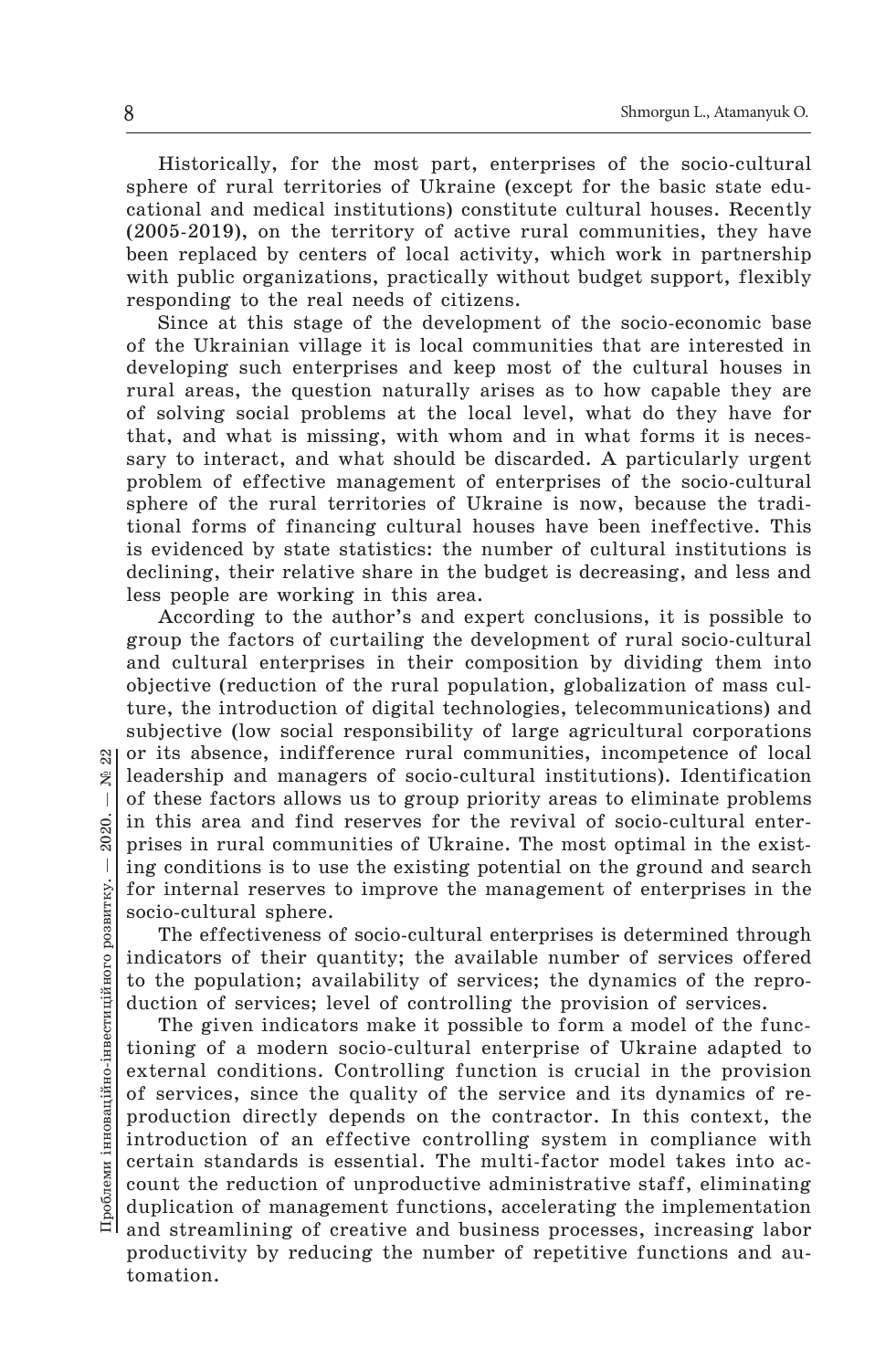The basis of the model is an indicator of the return on investment in the controlling department, and the signs characterize the factors of production productivity, the cost of management and the share of the expenses of the controlling department in the total management expenses (factors affecting the effectiveness of controlling). Thus, the model for assessing the effectiveness of controlling, taking into account the influence of these factors, has the form:

 $E \text{ } e f = F \text{ } (R + Nst + \text{Ccontr} + \text{Cast} + \text{LPr} + C + \text{ShEcontr})$  (1.1)

*E ef* – the effectiveness of the functioning of the department (specialist work) on controlling issues

*R* – revenue of cultural institution (enterprise), thousands UAH

*N st* – number of staff, persons

*Ccontr* – controlling costs, thousands UAH

*Cast* – expenses for the maintenance of administrative personnel, thousands UAH

*LPr* – labor productivity is determined by the ratio of income to the number of employees of administrative staff  $(H = K / N \text{ st})$ , thousands UAH / persons

*C* – the сost of labor management, which is determined by the ratio of the costs of the administrative apparatus to the number of employees (Cast / N st), thousands UAH / persons

*ShEcontrl* – share of the expenses of the controlling department in the total expenditures of the administrative apparatus (Ccontr / Cast),  $\%$ 

The research of the effectiveness of the functioning of the control-ຂຶ ling department showed its direct dependence on labor productivity and an inverse relationship with the expenditure of management and the share of the expenses of the controlling department in total management expenses. The effectiveness of the activities of the controlling  $\dddot{\phantom{a}}$ department can be determined taking into account the costs of the інноваційно-інвестиційного розвитку. administrative apparatus before and after the implementation of controlling tools. It is determined by the following formula:

$$
ECD = Caft - Cpr \tag{1.2}
$$

*ECD* – Efficiency of the controlling department

*Caft* – Costs for the maintenance of administrative apparatus after the introduction of the controlling department, thousands UAH

*Cpr* – Costs for the maintenance of the administrative apparatus prior to the implementation of the controlling department, thousands UAH

The proposed performance indicators of controlling allow us evaluate it at all stages of activity, namely:

1) When the company implements the concept and tools of controlling

Проблеми інноваційно-інвестиційного розвитку. — 2020. — № 22

Проблеми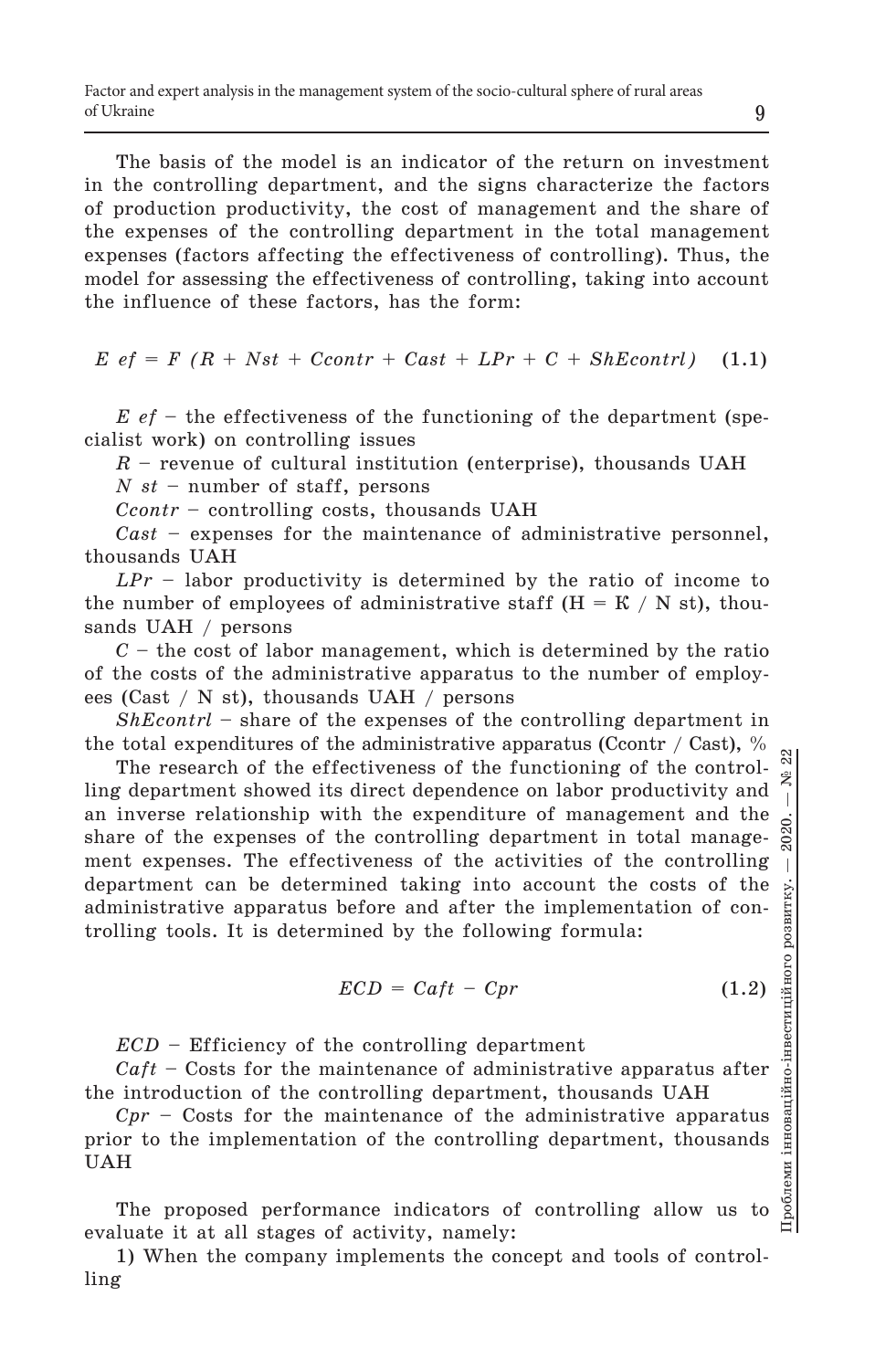2) Evaluates the effectiveness of certain application tools for the period when the controlling department was functioning

3) Evaluate the effectiveness of functioning when there are plans for its use in the future or with the necessary modernization.

The adequacy of the recommended indicators for assessing the effectiveness of controlling implementation is confirmed by the calculations given in table 1.

*Table 1*

| of controlling in the management system of the Plyskivsky sociocultural<br>house of the Chernihiv region, Ukraine |        |                              |           |  |  |
|-------------------------------------------------------------------------------------------------------------------|--------|------------------------------|-----------|--|--|
|                                                                                                                   | Period |                              | Absolute  |  |  |
| Indicator                                                                                                         | 9010   | $\Gamma$ <sub>a</sub> noooot | deviation |  |  |

**Evaluation of the effectiveness of the implementation and functioning** 

| Indicator                                                                                                                    | 2018  | Forecast | deviation |
|------------------------------------------------------------------------------------------------------------------------------|-------|----------|-----------|
| The cost of maintaining the<br>administrative apparatus before<br>and after the introduction of<br>controlling, thousand UAH | 65,7  | 117,8    | $-7,6$    |
| Number of staff, persons                                                                                                     | 7     | 15       | 2,1       |
| Labor productivity, thousands<br>$UAH / \text{ persons}$                                                                     | 3,44  | 4,2      | 0,76      |
| Controlling costs, thousands<br><b>UAH</b>                                                                                   | 16,5  | 12,9     | $-3,6$    |
| The cost of labor management,<br>thousands UAH / persons                                                                     | 0,86  | 0,85     | $-0,01$   |
| Share of the expenses of the<br>controlling department in the<br>total expenditures of the<br>administrative apparatus       | 0,40  | 0,32     | $-0,08$   |
| The effectiveness of the<br>functioning of the controlling<br>department, taking into account<br>the influence of factors    | 100,0 | 154,7    | 54,7      |

22 Проблеми інноваційно-інвестиційного розвитку. — 2020. — № 22  $\tilde{\mathbf{z}}$  $\overline{\phantom{a}}$ 2020. Проблеми інноваційно-інвестиційного розвитку. -

The data in Table 1 show that the recommended performance calculations are quite detailed and reliable. They confirm the growth in the efficiency of activities, primarily due to the expansion and development of new types of activities, as well as due to the growth of employed 2,1 times. In addition, the introduction of controlling will contribute to increasing the profitability of the enterprise, ensuring its financial and economic stability while reducing the cost of maintaining administrative and managerial personnel [10].

**Conclusion**. The proposed approach to assessing the effectiveness of the activities of the controlling department in practice will allow the socio-cultural enterprise of the rural areas of Ukraine to significantly increase the efficiency of functioning due to the timely adoption of sound management decisions, quick response to market changes, and cost reduction. It also allows the manager at every moment to imagine the state of affairs of the enterprise and understand how effectively

it works. Performance indicators of controlling use are an original

 $\sqrt{ }$